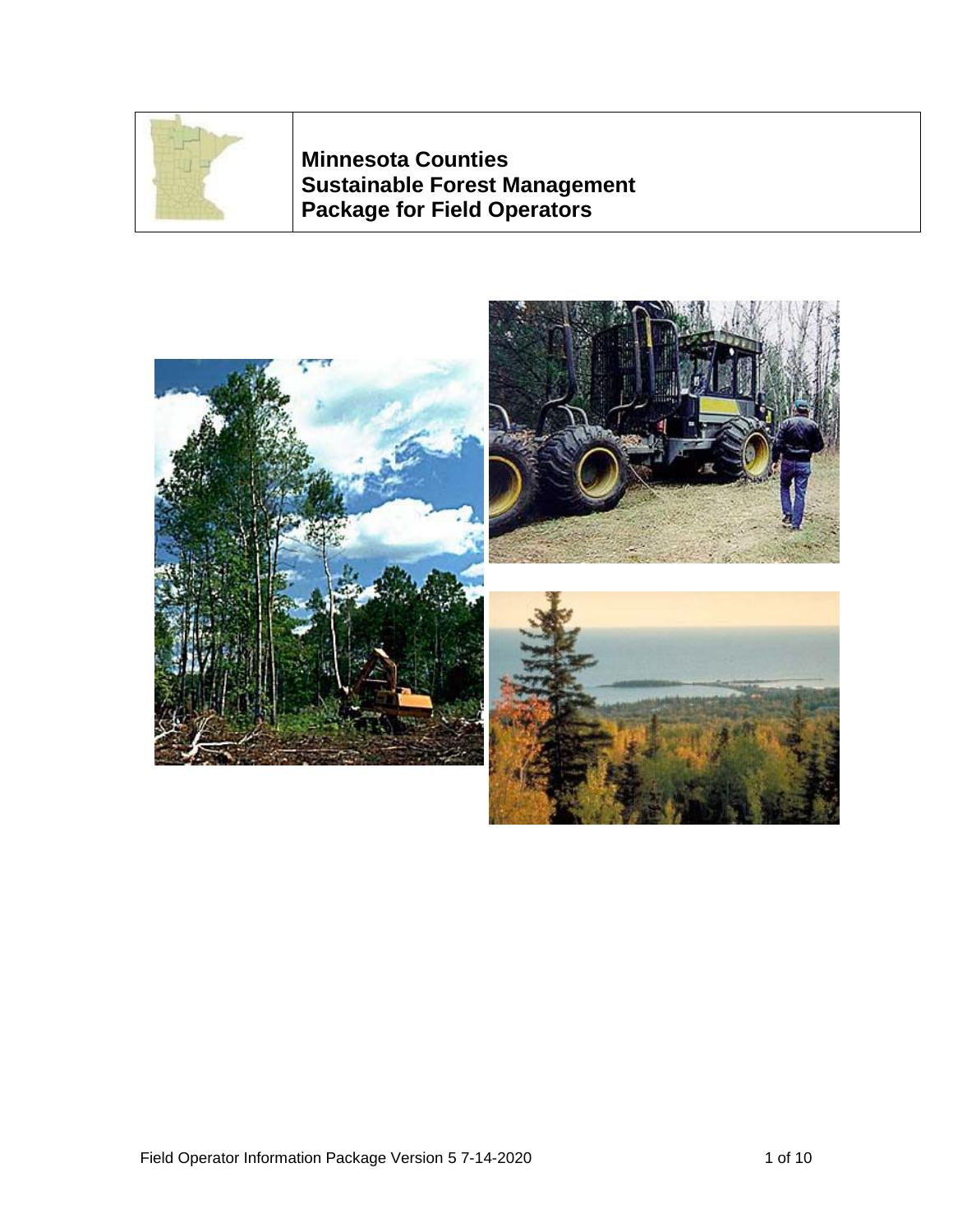

# **Table of Contents**

| 1.    |                                                                |
|-------|----------------------------------------------------------------|
| 1.1   |                                                                |
| 1.1.1 |                                                                |
| 1.2   |                                                                |
| 1.3   |                                                                |
| 1.4   | Compliance with Legal Requirements and Voluntary Guidelines  4 |
| 1.5   |                                                                |
| 1.5.1 |                                                                |
| 1.6   |                                                                |
| 1.7   |                                                                |
| 1.8   |                                                                |
| 1.9   |                                                                |
| 2.    |                                                                |
| 2.1   |                                                                |
| 2.2   |                                                                |
| 2.3   |                                                                |
| 2.4   |                                                                |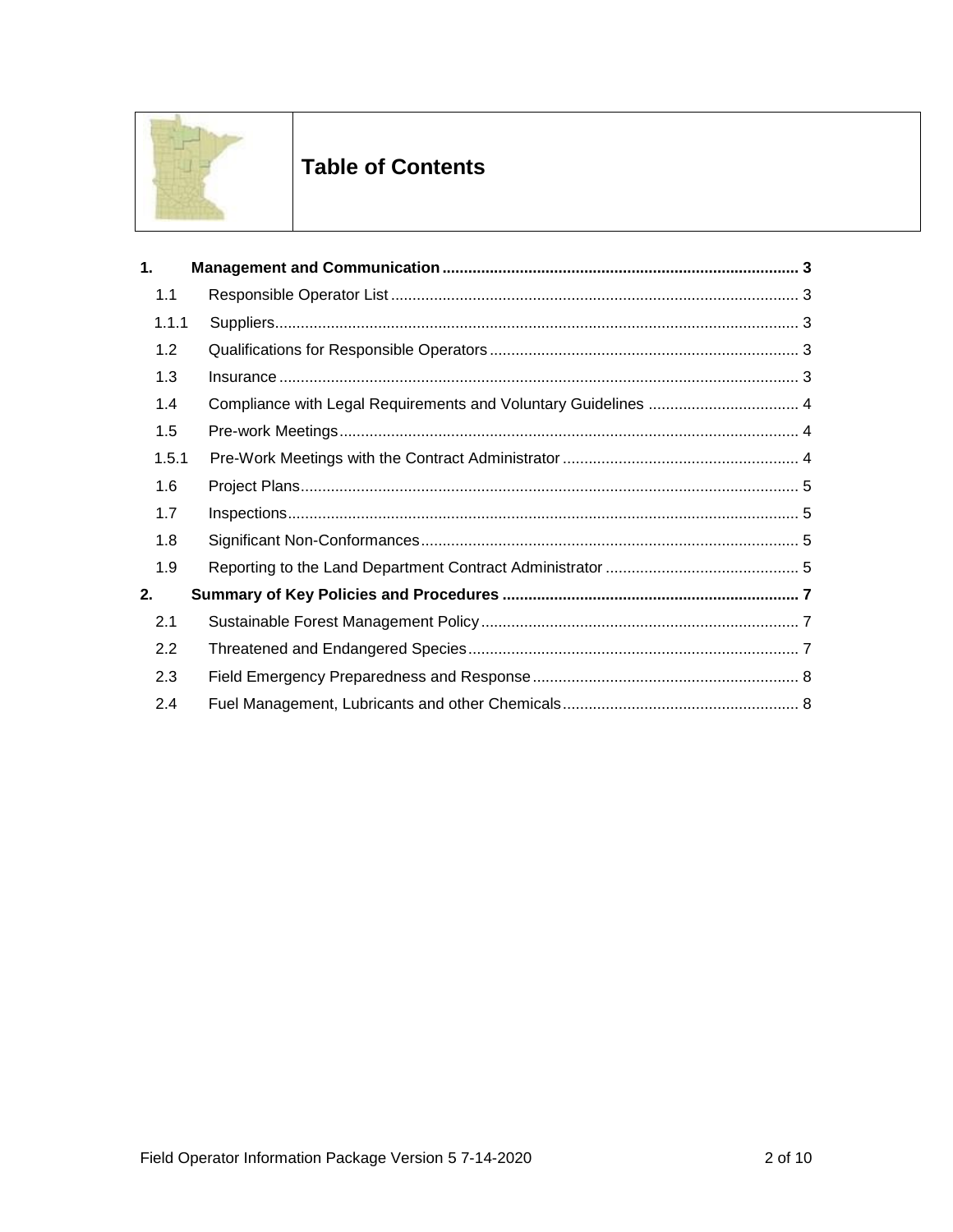

## <span id="page-2-0"></span>**1. Management and Communication**

## <span id="page-2-1"></span>**1.1 Responsible Operator List**

The Responsible Operator List is designed to assure the certification program the independent contractors conducting work on Land Department managed lands are responsible for meeting the needs of the Sustainable Forest Management System (SFMS).

#### **You must be on the Responsible Operator List to qualify to bid on a Timber Sale, to conduct logging operations on Land Department managed lands or, to otherwise provide services for the Land Department**.

To become a responsible operator you need to fill in the Responsible Operator Application Form and satisfy the qualifications and insurance requirements (see Section 1.2 below).

## <span id="page-2-2"></span>**1.1.1 Suppliers**

Suppliers who deliver products or provide services on a worksite on Land Department managed lands such as equipment mechanics or fuel suppliers do not need to be on the Responsible Operator List, however, they must be under your administration while conducting any activities on the worksite and you are responsible for ensuring that their activities do not contravene Land Department requirements and providing direction in the event of any emergency.

## <span id="page-2-3"></span>**1.2 Qualifications for Responsible Operators**

Any person or company may apply to be on the Responsible Operator List.

All Responsible Operators must have the appropriate training, experience, licenses and/or certification to conduct the work activities that are the subject of a contract with the Land Department. Qualification requirements for the Responsible Operator List are identified in the Responsible Operator Application Form provided in the Forms section. The basic requirements are as follows:

- Logging operators must have at least one person on site with appropriate Minnesota Logger Education Program (MLEP) training or equivalent;
- Anyone applying chemicals on our Land Department managed lands must be a Licensed Pesticide Applicator.

#### <span id="page-2-4"></span>**1.3 Insurance**

No Field Operator may commence work on Land Department Managed Lands until they show satisfactory proof of insurance. Field Operators should carry the following insurance (see each individual County's contractual language for insurance requirements). Specific information on minimum dollar limits required will be defined in the text of the Contract:

- **Workers Compensation** insurance covering all employees meeting statutory limits in compliance with the applicable state and federal laws. The coverage must include Employers' Liability with limits defined in the Contract.
- **Comprehensive General Liability:** insurance with a defined minimum limit per occurrence, Combined Single Limit for Bodily Injury Liability and Property Damage Liability.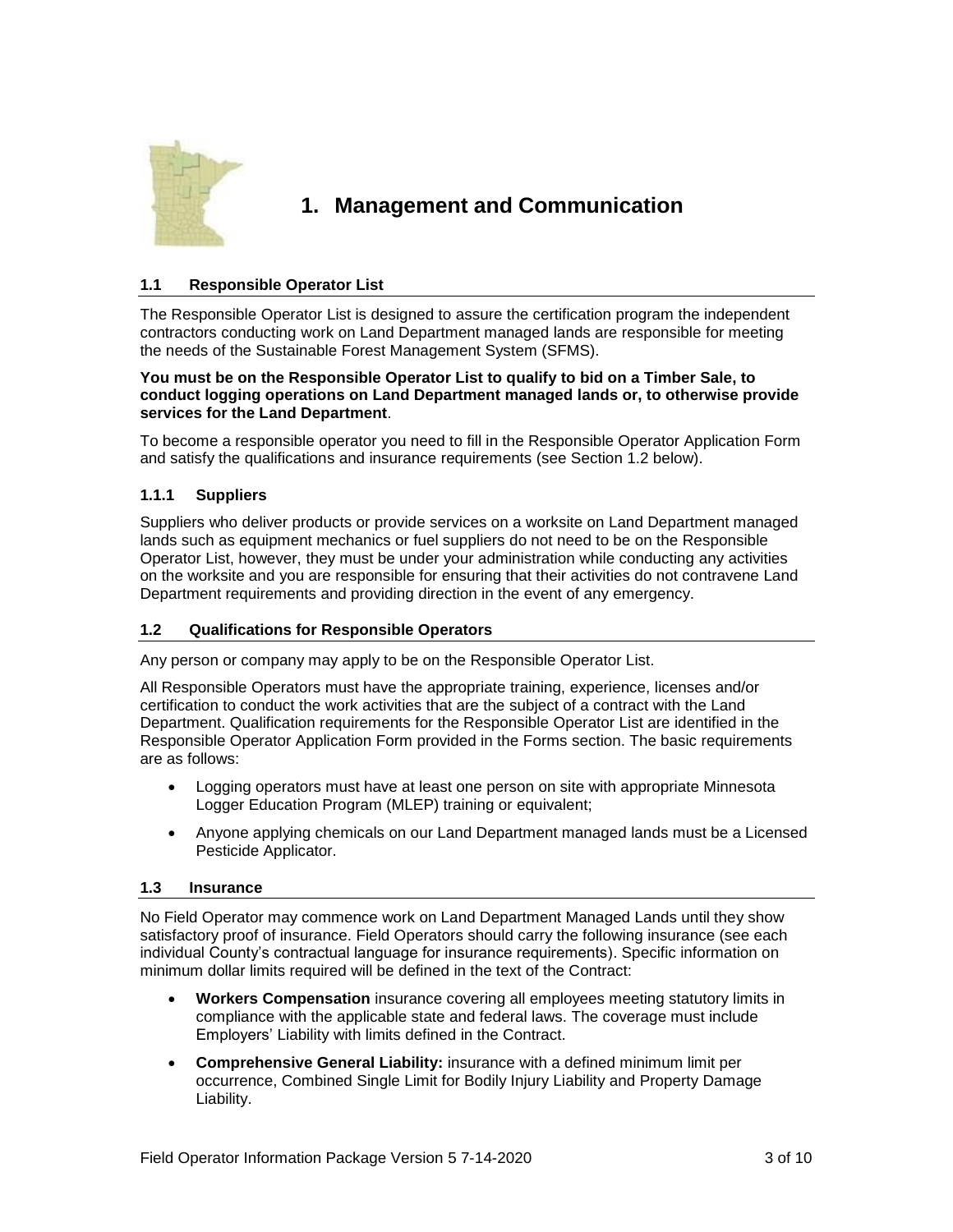This shall include Premises and Operations; independent contractors; Products and Completed Operations (if applicable); Contractual Liability; "XC" Hazard Liability (if applicable); Personal Injury Liability; Aircraft and Watercraft Liability (if applicable);

#### <span id="page-3-0"></span>**1.4 Compliance with Legal Requirements and Voluntary Guidelines**

The Land Department is committed to ensuring that all operations conducted on the lands it manages comply with legal requirements and with the State of Minnesota Voluntary Site Level Forest Management Guidelines (Voluntary Guidelines).

#### **All field operators who conduct work activities on our lands must be aware of and be in compliance with applicable laws and regulations and with the Voluntary Guidelines that apply to their work activities**.

All operators are to comply with Land Department contract requirements, operating procedures, Project Plans, and directions given from Land Department personnel during the course of work on our lands.

The General Requirements Section of the contracts emphasizes the importance of compliance with laws and regulations and the Voluntary Guidelines.

During inspections, internal and external audits, Land Department personnel will be checking for compliance with laws and regulations, Voluntary Guidelines, and Land Department requirements and procedures.

### <span id="page-3-1"></span>**1.5 Pre-work Meetings**

#### <span id="page-3-2"></span>**1.5.1 Pre-Work Meetings with the Contract Administrator**

All field operators must meet with the Land Department Contract Administrator to conduct a prework meeting prior to commencing any work on the site.

The Contract Administrator will walk the site with the Field Operator and/or the foreman and will review the following:

- Pre-work Checklist:
- Project Plan;
- Site map and ensure that boundaries and reserves are clearly noted on the map and understood.
- Land Department contract requirements including performance measures;
- Applicable Land Department procedures;
- Issues related to access, timing of activities and sensitivity of neighboring landowners;
- Special features or conditions of concern on the site (e.g., resource features, sensitive sites, work windows, etc.);
- All project documents to ensure permits and approvals are in place;
- Operational logistics (e.g., crew composition, scheduling, transportation, communication, specific machinery, etc.);
- Agree on the location of landings and skid trails and other key areas.
- Verify emergency response equipment.
- Discuss any concerns and agree to any changes in the Project Plan.

The Contract Administrator will provide copies of all pertinent information to the Field Operator and inform the Field Operator that all field employees must be informed of this information.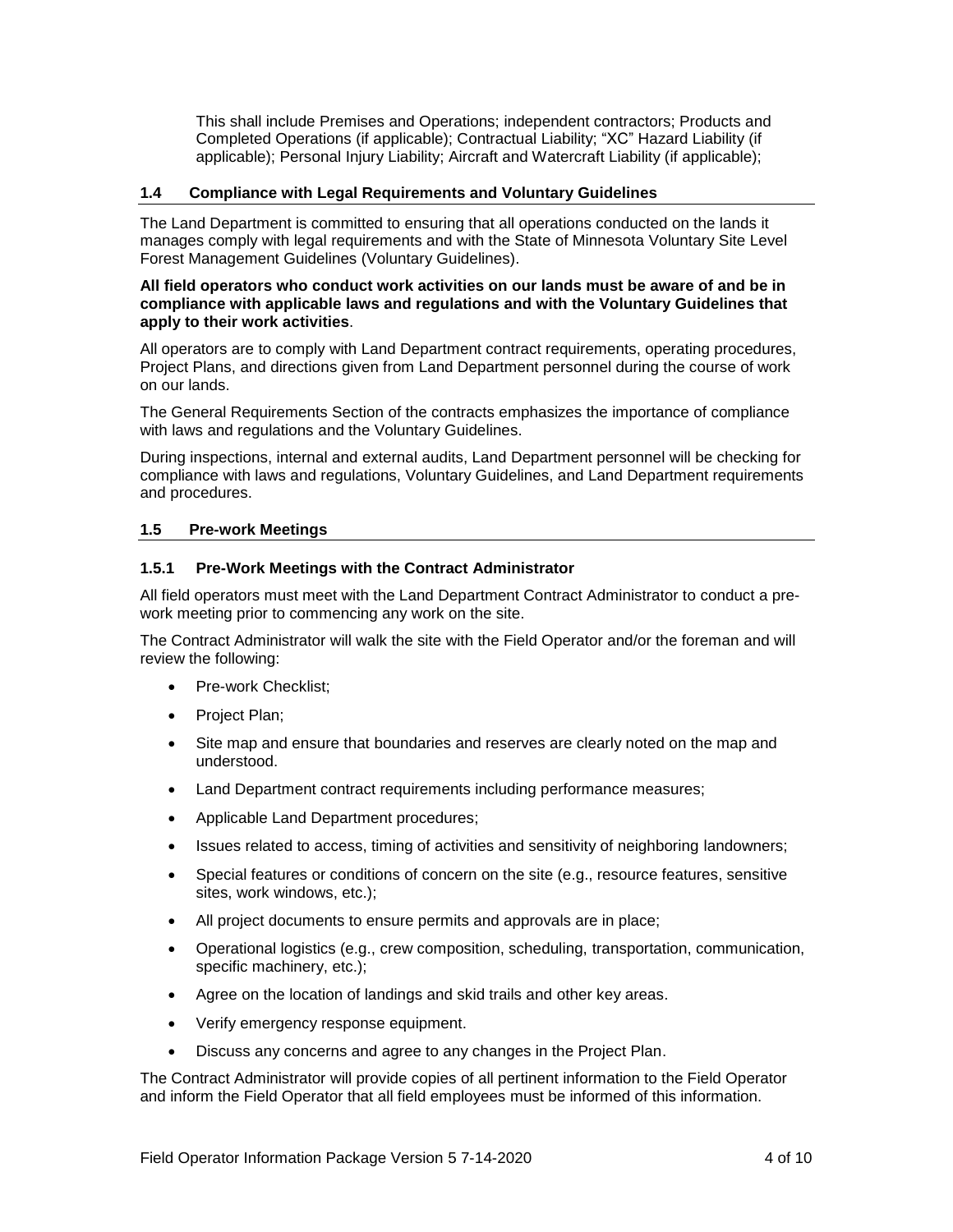The Contract Administrator will have the Field Operator or Foreman, sign-off on the Pre-Work Checklist that the pre-work meeting was held and all pertinent issues were covered and understood.

## <span id="page-4-0"></span>**1.6 Project Plans**

An Operator may have work instructions and procedures from companies in the areas that are third party certified however, ensure that everyone on the worksite understands that when working on Land Department managed lands, it is our procedures and requirements that apply.

#### <span id="page-4-1"></span>**1.7 Inspections**

Land Department personnel will regularly inspect and document all work conducted on Land Department managed lands. If, because of an inspection, Land Department personnel find a significant issue that is not in conformance with our procedures, contract requirements, or project plan, Land Department personnel may issue you a request to initiate corrective action. In the corrective action request, a time frame is stipulated where the corrective action is expected to be completed.

Failure to complete the requested corrective action may result in the Land Department undertaking or conducting the work at your expense.

The Land Department is committed to working with Field Operators to improve performance and maintain good working relations with the Land Department.

Persistent trends of poor performance or significant non-conformance may result in the Land Department taking corrective action as deemed appropriate.

Annually, trend information related to issues of concern occurring on Land Department managed lands is summarized and reviewed.

#### <span id="page-4-2"></span>**1.8 Significant Non-Conformances**

Where a non-conformance with Land Department requirements is identified, Field Operators will be given a written notice of unsatisfactory performance.

If the Land Department determines that the non-conformance is significant they may do one or more of the following:

- Require the Field Operator and/or the Land Department to implement appropriate corrective action;
- Invoke any remedy or penalty outlined in the Contract;
- Terminate the Contract;
- Place the Responsible Operator in a probationary status;
- Remove the Field Operator from the Responsible Operator List; and
- Take any legal action necessary, up to and including civil and criminal charges.

#### <span id="page-4-3"></span>**1.9 Reporting to the Land Department Contract Administrator**

The following should be reported immediately or as soon as practicable to the Contract Administrator:

 If you see anything that is **not in the Project Plan,** such as previously unidentified seeps, springs, potential rare and endangered species nesting sites, or cultural features such as burial sites, old camps or homesteads, or potential archeological sites.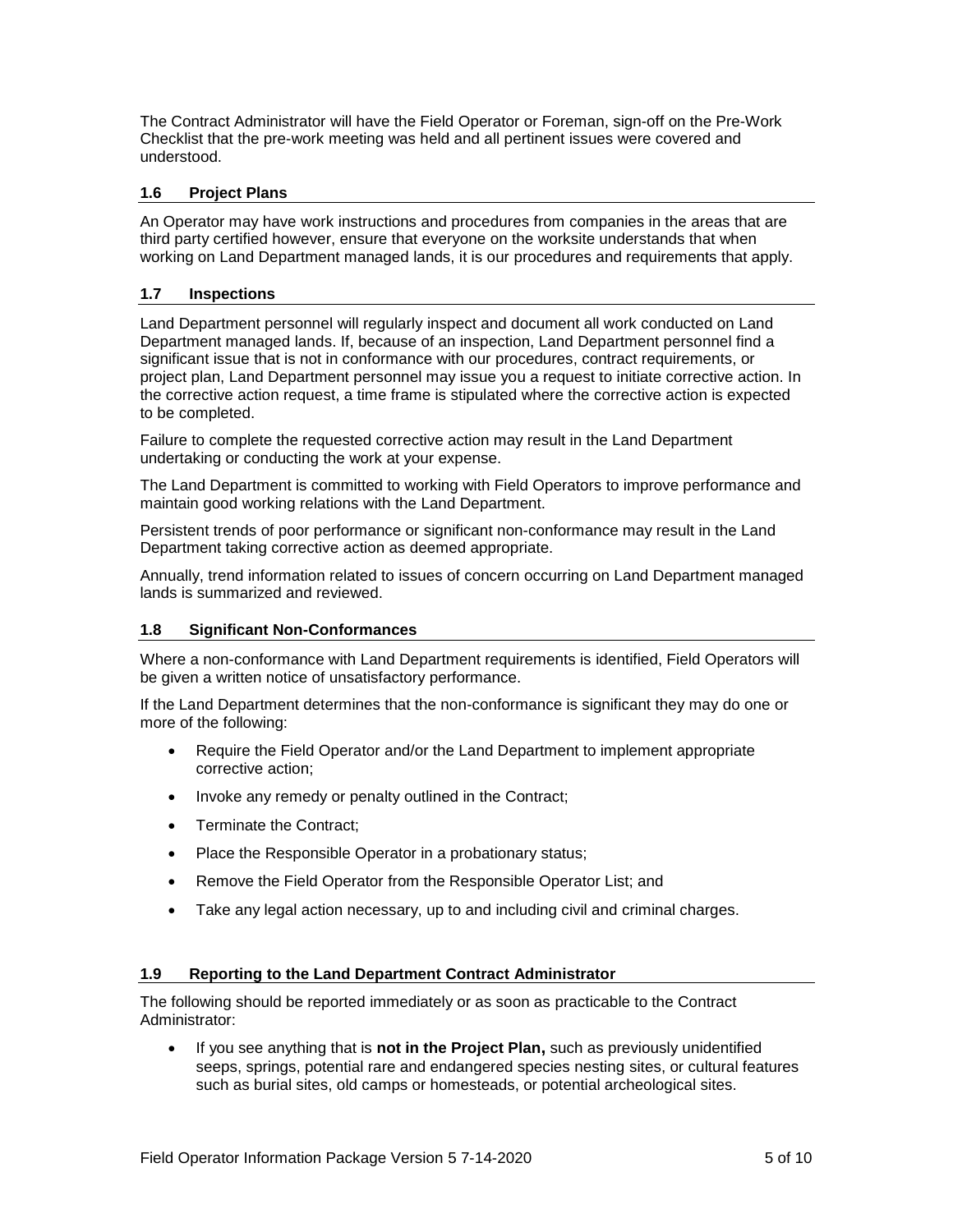- **If excessive site damage is or will** occur due to high moisture (rutting, compaction, erosion).
- If you have done anything that is **not in the Project Plan or is outside a site boundary.**
- **Any complaints or inquiries you receive** regarding the activities on the site or Land Department activities. The Land Department has a procedure to ensure that we provide timely and complete responses to any inquiries or complaints related to our activities.
- **Any emergency events such as accidents, fires, and spills AFTER you have notified the proper authorities.**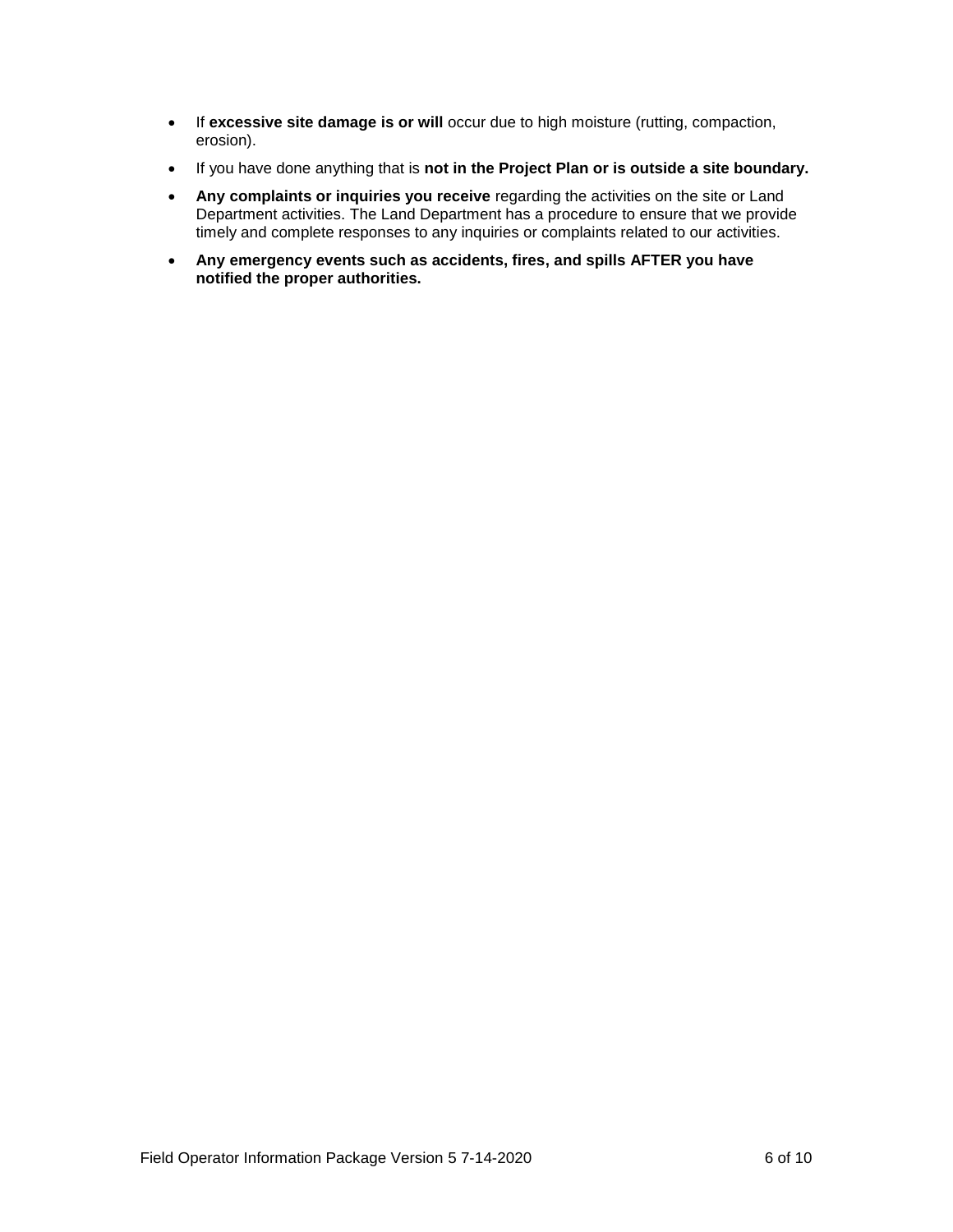

## <span id="page-6-0"></span>**2. Summary of Key Policies and Procedures**

### <span id="page-6-1"></span>**2.1 Sustainable Forest Management Policy**

#### **Related procedures: LD-P1 Sustainable Forest Management Policy and LD-P2 Statement of Operational Commitments.**

The Land Department has developed a Sustainable Forest Management Policy. The policy is included in this package of materials but is also available on the County website.

The policy commits the Land Department to:

- comply with laws and regulations and Voluntary Site Level Forest Management Guidelines;
- continually improve performance; and
- prevent damage to the environment.

The policy also commits the Land Department to sustainable forest management. To achieve sustainable forest management the County has committed to the following:

- Sustainable harvesting;
- Prompt reforestation;
- Protecting water quality;
- Protecting wildlife and promoting biodiversity at the stand and landscape level;
- Protecting areas that have features or conditions that have ecological, geological, cultural, social or historical significance;
- Protecting visual quality;
- Using responsible operators; and
- Public participation and education.

#### <span id="page-6-2"></span>**2.2 Threatened and Endangered Species**

In our operations you may encounter animals and vegetation that may be threatened, endangered or of special concern.

By state and federal law we are required to protect and report threatened and endangered species. It is everyone's responsibility to be **able to identify these species** and ensure that they are protected.

**A species is considered endangered** if the species is threatened with extinction throughout all or a significant portion of its range within Minnesota.

**A species is considered threatened** if the species is likely to become endangered within the foreseeable future throughout all or a significant portion of its range within Minnesota.

The US Fish and Wildlife Service has developed a list of Minnesota's Federally-Listed Threatened, Endangered, Proposed, and Candidate Species and the Counties in which they can be found. You will note that many of these species can be found in the County. Please review the list with your personnel [\(https://www.fws.gov/midwest/endangered/lists/minnesot-spp.html\)](https://www.fws.gov/midwest/endangered/lists/minnesot-spp.html).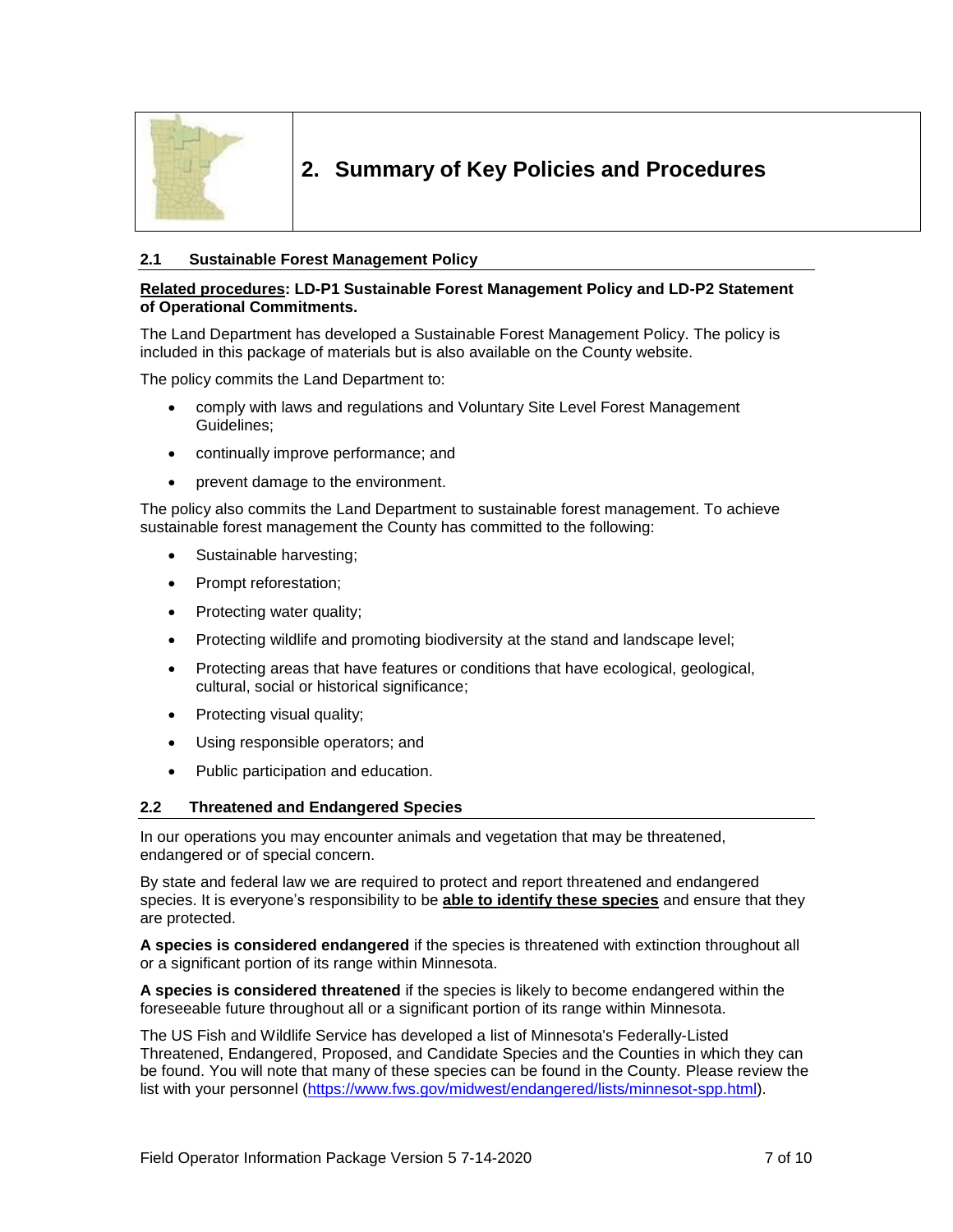You can find additional information on threatened and endangered species on the DNR website. The website has excellent descriptions and pictures [\(http://www.dnr.state.mn.us/ets/index.html\)](http://www.dnr.state.mn.us/ets/index.html).

## <span id="page-7-0"></span>**2.3 Field Emergency Preparedness and Response**

#### **Related procedure: LD-OP4 Field Emergency Preparedness and Response**

All Land Department contractors are responsible for safety awareness, for being aware of all Land Department Emergency Response Procedures applicable to their work, and working safely.

Field operators must maintain emergency response equipment in field equipment and at the main landing such as first aid kits, communication equipment, MSDS sheets, fire extinguishers and spill kits as listed in LD-OP4. Chemical applicators must carry the personal protective equipment required to apply the specific chemical(s) they are handling. Chemical applicators must also ensure that in addition to the spill response equipment outlined above they have the appropriate materials to respond to a spill of chemicals they are using, transporting or storing on Land Department Managed Lands.

Part of emergency response is dealing with spills of chemicals or petroleum products. Please ensure that everyone in your organization that works on Land Department managed lands understands when to report a spill and what actions can be taken. Specific information is found in LD-OP4.

LD-OP4 also covers procedures for response to physical injury or medical emergency, fire response, missing personnel, severe weather or natural disaster.

#### <span id="page-7-1"></span>**2.4 Fuel Management, Lubricants and other Chemicals**

#### **Related procedure: LD-OP10 Fuel, Chemical and Waste Management for Field Operators**

The Land Department is committed to ensuring that fuel management and the management of chemicals on its lands complies with legal requirements.

The legal requirements that apply to fuel management and the types and quantities of chemicals we see in forestry operations are the Department of Transportation (DOT) requirements.

A summary of the DOT requirements in the Fuel, Chemical, and Waste Management for Field Operators that is included in the procedure section.

Most operators carry diesel in tanks that have a capacity of less than 119 gallons, lubricants in plastic containers of 5 gallon or less, and other small quantities of chemicals. The rules for these types of quantities and chemicals are as follows:

- Tanks and containers must be correctly labeled;
- Tanks and containers must be in good condition and solidly secured to your vehicle during transport;
- Lubricants, antifreeze, and other materials must be in the original containers; and
- Small amounts of diesel and gasoline must be in appropriate containers.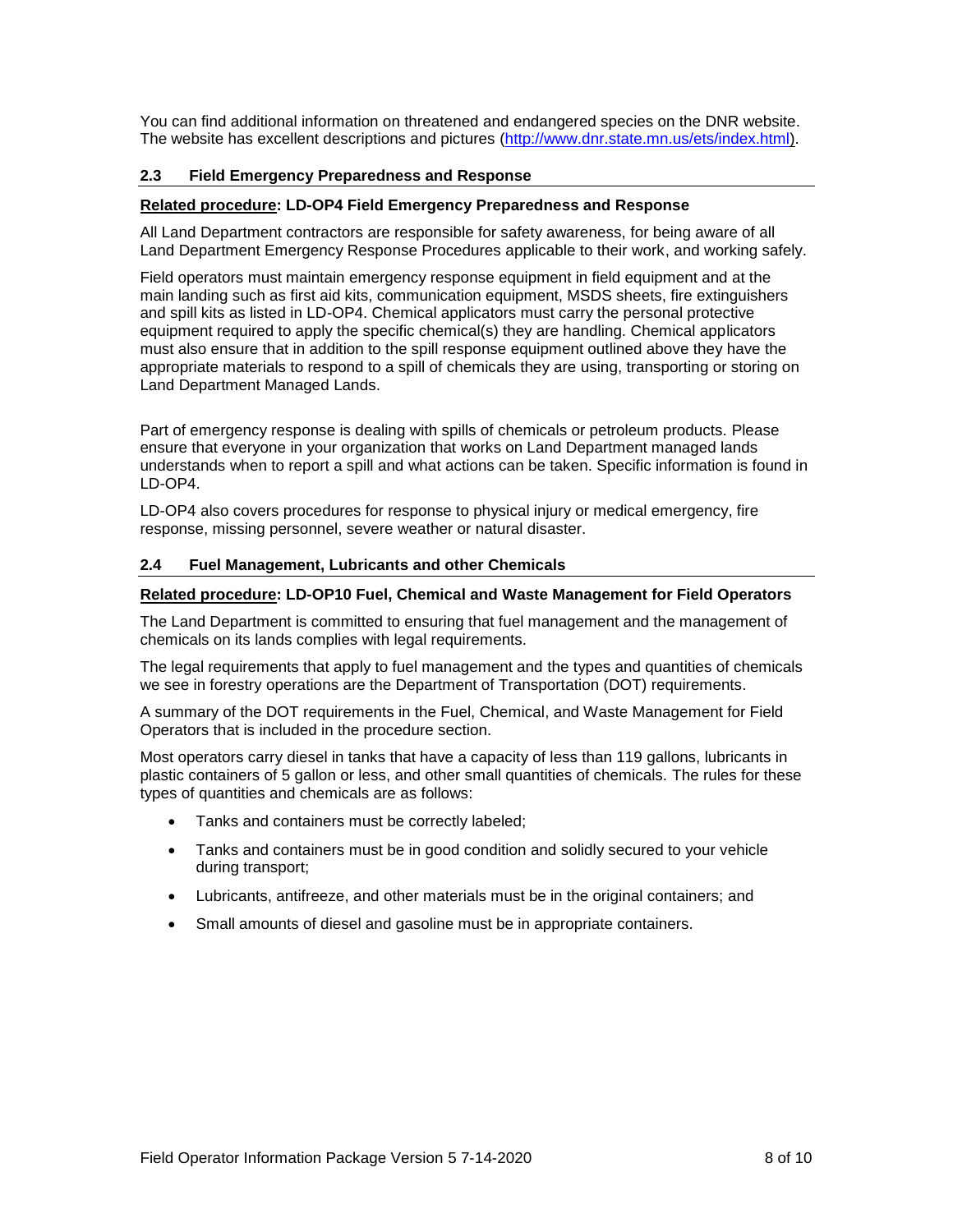

# **Forms and Resources**

- 1. Terms & Definitions for Field Operators
- 2. Responsible Operator Application Form (Form CM1-01)
- 3. Pre-Work Checklist (Form CMA-03)
- 4. General Contract Conditions
- 5. Timber Sale Contract
- 6. List of Threatened and Endangered Species by County
- 7. List of Websites with additional information